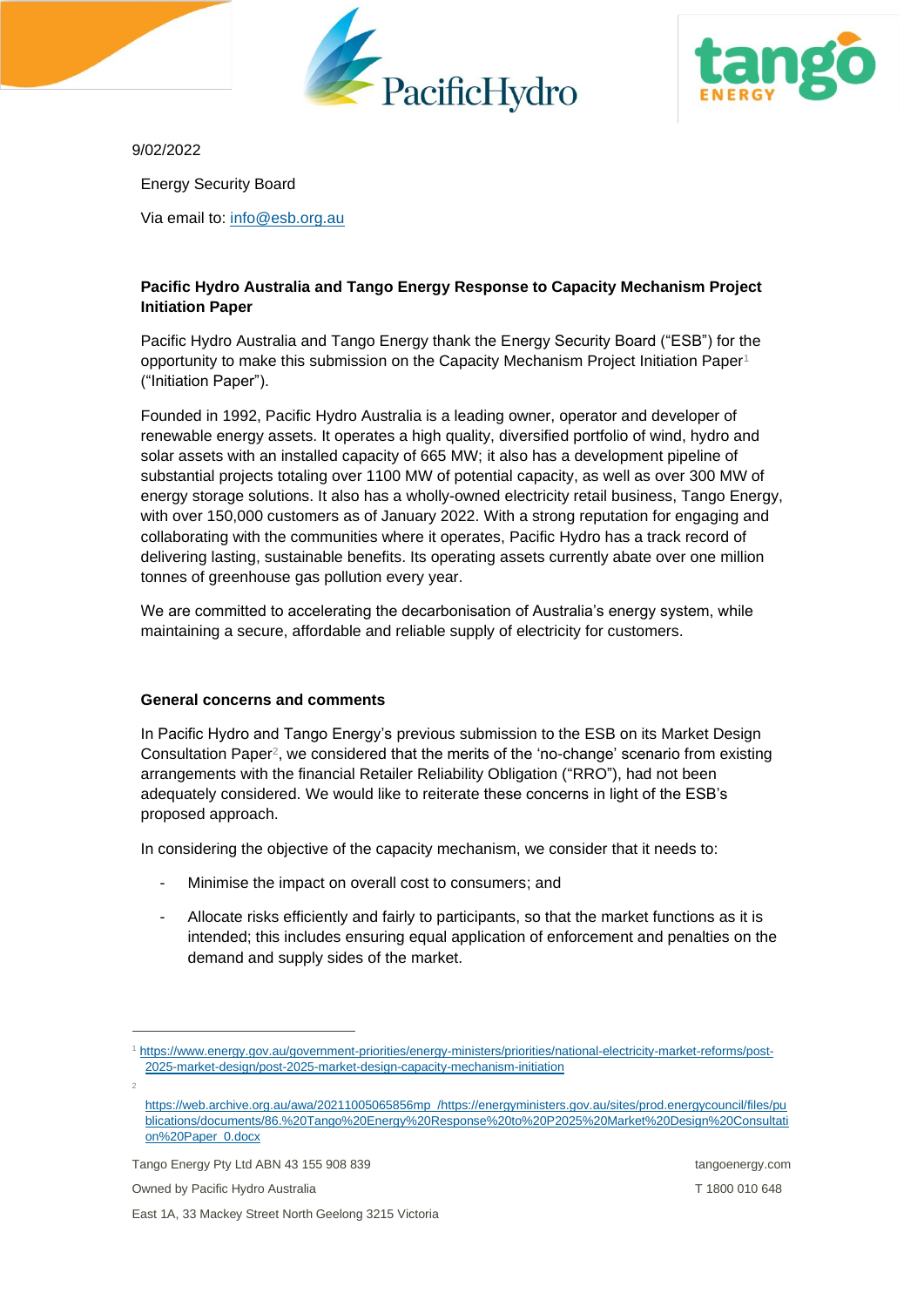As detailed in our comments in this submission, we consider that none of the options presented appear to solve the issue without significant risks to cost, efficiency being traded off for greater reliability due to an impact on the energy spot price and retail competition resulting in overall higher costs for the system. Therefore, we ask the ESB to consider these in light of the National Electricity Objective and any subsequent detrimental impacts on consumer affordability. We suggest that the ESB consider the financial RRO "base case" and how these may complement jurisdictional initiatives such as the firming infrastructure targets in the NSW Electricity Infrastructure Investment Act, and proposals made in the ESB's workstream on essential system services<sup>3</sup> as an alternative proposal.

Notwithstanding, in response to consultation question 2, if we are to select a preference among the 3 proposals provided by the ESB (Options 1A, 1B and 2), we believe Option 2 strikes the most appropriate balance in achieving the ESB's objectives. Our second preference is for Option 1A. While the 3 options appear to have a focus on improving reliability, Option 2 would meet the outcome sought best by allowing AEMO to determine what is needed in line with jurisdictional and Governmental standards. Option 1A, while not preferred, would at least result in a more efficient allocation of risk by allowing market participants on the demand side to control, to some extent, the risks being placed on them.

### **Minimising the impact on overall cost to consumers**

The National Electricity Objective (NEO) considers the price of the supply of electricity as a cornerstone principle. In this context, we do not see how any of the options presented would not result in an increased cost to serve for retailers, with increased costs eventually being passed to customers. Furthermore, this is likely to have negative impacts on retail competition, as small retailers are unlikely to have generation assets in their portfolio that offset this additional cost. At present, smaller retailers have generally cheaper market offers<sup>4</sup>. If an unintended result of the capacity mechanism is to create greater barriers to retail entry by disproportionately impacting the margin of smaller retailers, then this may subsequently result in consumer detriment.

We understand that the capacity mechanism is being envisaged as a separate capacity market, and in our view further detailed modelling work needs to be undertaken by the ESB and provided to market participants to demonstrate the cost impacts on the overall market. The proposals also raise concerns about the impact on the ability of smaller retailers to hedge, in particular if the design of the capacity market certificate trading scheme dictates how, when and where retailers must procure their certificates from.

To mitigate these impacts, we consider that any capacity mechanism should have the following characteristics:

- Suppliers should be required to commit to providing capacity and trading in the market, with a strict auditing and compliance framework so that all available capacity is committed. This will act to minimise the risk of any negative impacts on the stability of the spot price.
- We also suggest a decreased energy spot market price cap to manage any potential price risk, and to mitigate potential increased volatility and disproportionately increased

<sup>3</sup> <https://esb-post2025-market-design.aemc.gov.au/essential-system-services-and-scheduling-and-ahead-mechanisms>

<sup>4</sup> P6[, https://www.esc.vic.gov.au/sites/default/files/documents/Victorian-Energy-Market%20Report-2021-](https://www.esc.vic.gov.au/sites/default/files/documents/Victorian-Energy-Market%20Report-2021-20211130_0.pdf) [20211130\\_0.pdf](https://www.esc.vic.gov.au/sites/default/files/documents/Victorian-Energy-Market%20Report-2021-20211130_0.pdf)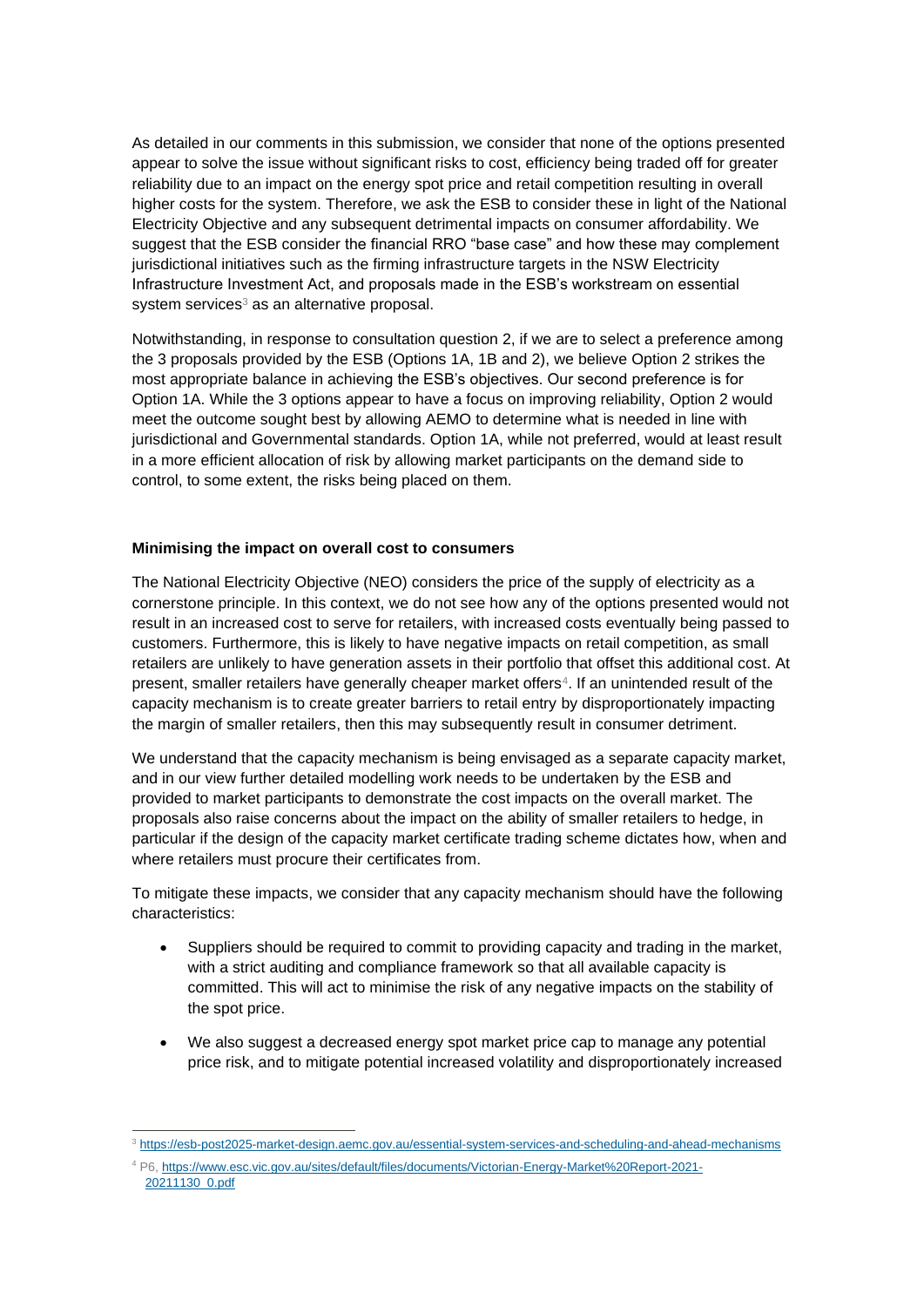exposure for smaller retailers. We note there are precedents for a decreased spot market price cap in other markets where capacity mechanisms exist.

- We support any proposals that would increase liquidity and price transparency, including the proposed centralised auction approach with published, transparent pricing, and further suggest the consideration of reverse auction as an option.
- As gentailers with a firm generation asset portfolio may use generated certificates to satisfy their obligations first, the risk of small retailers without a firm generation asset portfolio having to pay a premium for the residual certificates should be mitigated by limiting transfers of capacity certificates between related parties, potentially by requiring all capacity certificates created to be sold through a centralised exchange.

#### **Allocation of risks**

#### *Over-procurement and allocation of risks*

In our opinion, the 3 proposals suggested by the ESB (Options 1A, 1B and 2) appear to risk encouraging over-procurement of capacity, resulting in procurement at an inefficient level. As the ESB acknowledged in its consultation paper, governments will intervene if they believe there is a reliability issue, and the requirement for the capacity mechanism to address reliability, weighed up against the need for a cost-efficient solution, as its most important consideration should be acknowledged in the choice of any capacity mechanism design. Within these proposals, it is therefore important that an efficient allocation of responsibilities and risks to the participants occurs, and that participants that are allocated risks (i.e. exposures, and the requirement to procure certificates) are able to manage them in order to ensure that the market functions as it is intended to, and to continue to meet the outcomes while striking a balance between cost and efficiency.

If similar penalties to the existing financial RRO are considered, allocation of the compliance penalties to retailers in Options 1A and 1B would then serve to shift the risk, bias, and consequences of over-forecasting and over-procuring created by governments to retailers, without adequate incentives. This appears to be inconsistent with an efficient allocation of risks. Therefore, we consider that governments and a centralised quasi-governmental body (i.e. AEMO), are best placed to consider and implement the level of reliability desired by governments. We consider that the centralised forecasting model (Option 2) is most suited to this purpose. We set out our suggestions in further detail below.

#### *Forecasting, and consideration of models 1A, 1B and 2*

In respect of forecasting at risk periods (consultation question 9 and 11), we acknowledge it is a challenge to strike an ideal balance between the historical data and forward-looking methodologies. We have a preference for the forward-looking simulation model. AEMO has the best visibility of how the overall system is changing, and hence, how the nature of the "atrisk" periods may change, and any changes to transmission constraints, through its forecasting publications (e.g. the annual Electricity Statement of Opportunities, and Integrated System Plan) and capability. In addition, using actual data to calculate at-risk periods and then factoring in transmission constraints without appropriate adjustments (questions 14 and 15) risks penalising supply-side certificate creators, i.e. generators, for actual performance factors which may be outside of their control (e.g. curtailment due to unplanned transmission outages), and may impact the efficient allocation of risk to generators. We consider that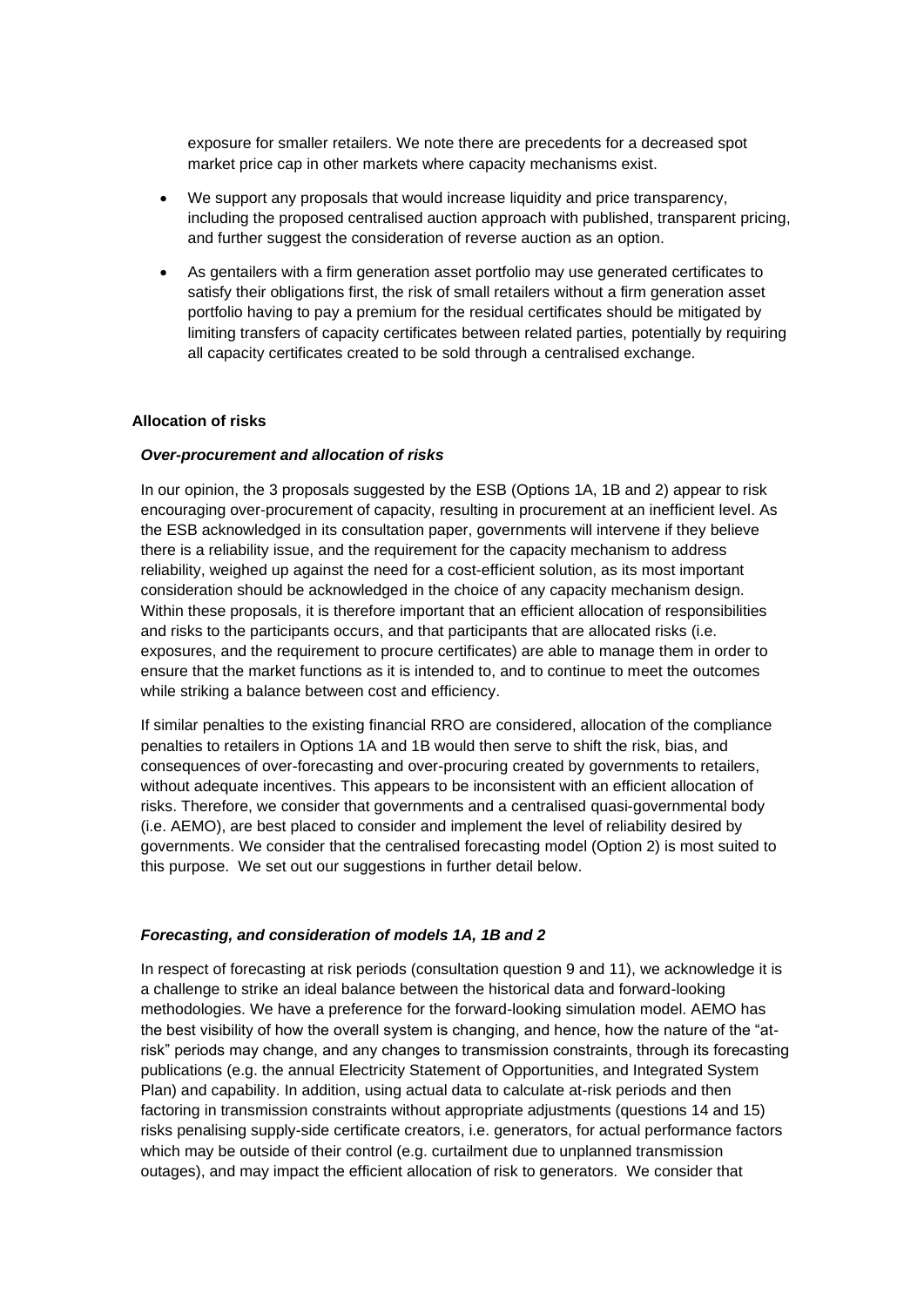AEMO is best placed to forecast capacity needs from an overall system view, making annual adjustments in response to system wide data and overall trends and shifts in the at-risk periods or transmission constraints.

Similarly, in the consideration of options for a capacity mechanism (questions 3 to 6), we consider that AEMO is best placed to forecast the level of capacity that is needed based on its determination of the "at-risk" periods and relevant physical transmission constraints. As the ESB acknowledges, forecasting customer load ex-ante can be considerably difficult for retailers in a retail market marked by constant and significant regulatory changes, and the difficulty is exacerbated for smaller retailers entering a rapid growth phase with innovative and new products.

We urge caution in taking the "hybrid" approach considered in Option 1B which requires retailers to procure certificates against a forecast, and consider that this may exacerbate the over-procurement risk. The consequences of over-forecasting are transferred from AEMO to retailers, leaving AEMO with little incentive to forecast accurately. Issues may also arise in relation to how AEMO would transparently and equitably allocate liabilities to each retailer. Depending on the manner and timeframe in which certificates are required to be procured, this could create unnecessary volatility in the market for certificates too.

For both Option 1B and Option 1A, compliance penalties on the demand side are likely to encourage over-forecasting and over-procurement. In Option 1A, the retailer may at least retain some control of its forecasting "lever" and therefore have greater control of its allocated risks. The retailer is able to amend forecasts within forecasting rules and time periods to be determined, or in the worst-case scenario, if a retailer determines it is unable to meet its forecast liability, commence curtailing customer acquisition activities or activate demand-side arrangements with its customers.

#### *Procurement options and compliance*

In our opinion, liquidity and flexibility are important to the functioning of any market design. Therefore, in terms of procurement approaches (question 13), if the decentralised option 1A is chosen we agree with and support the ESB's view of the importance of liquidity, and the view that liquidity is best supported by a number of mediums of exchange, such as an exchangebased market that suppliers are obliged to participate in. A secondary market for certificates would also increase liquidity and available avenues to securing certificates. Bilateral contracting arrangements between independent parties transacting at arms-length outside of an exchange can be an efficient tool for transacting, but our view is that vertically integrated portfolios should be excluded from entering into such arrangements to ensure adequacy of supply to all market participants.

Our reasons for preferring option 1A over 1B also include that the timeframes for procurement are more likely to align with the investment cycle and risk for that year, and mitigate the risk of a retailer's liability being significantly different to its actual load contribution. This is particularly important for a smaller retailer entering a rapid stage of growth where the load in one year could be very different to the next. Option 1B, if implemented, must allow for adjustment and flexibility for it to be workable, potentially through a sliding/percentage target mechanism. A rigid target set by AEMO may create unnecessary volatility in the capacity market as retailers may be expected to hedge their entire load and have no option for adjusting their hedging position if the forecast varies significantly.